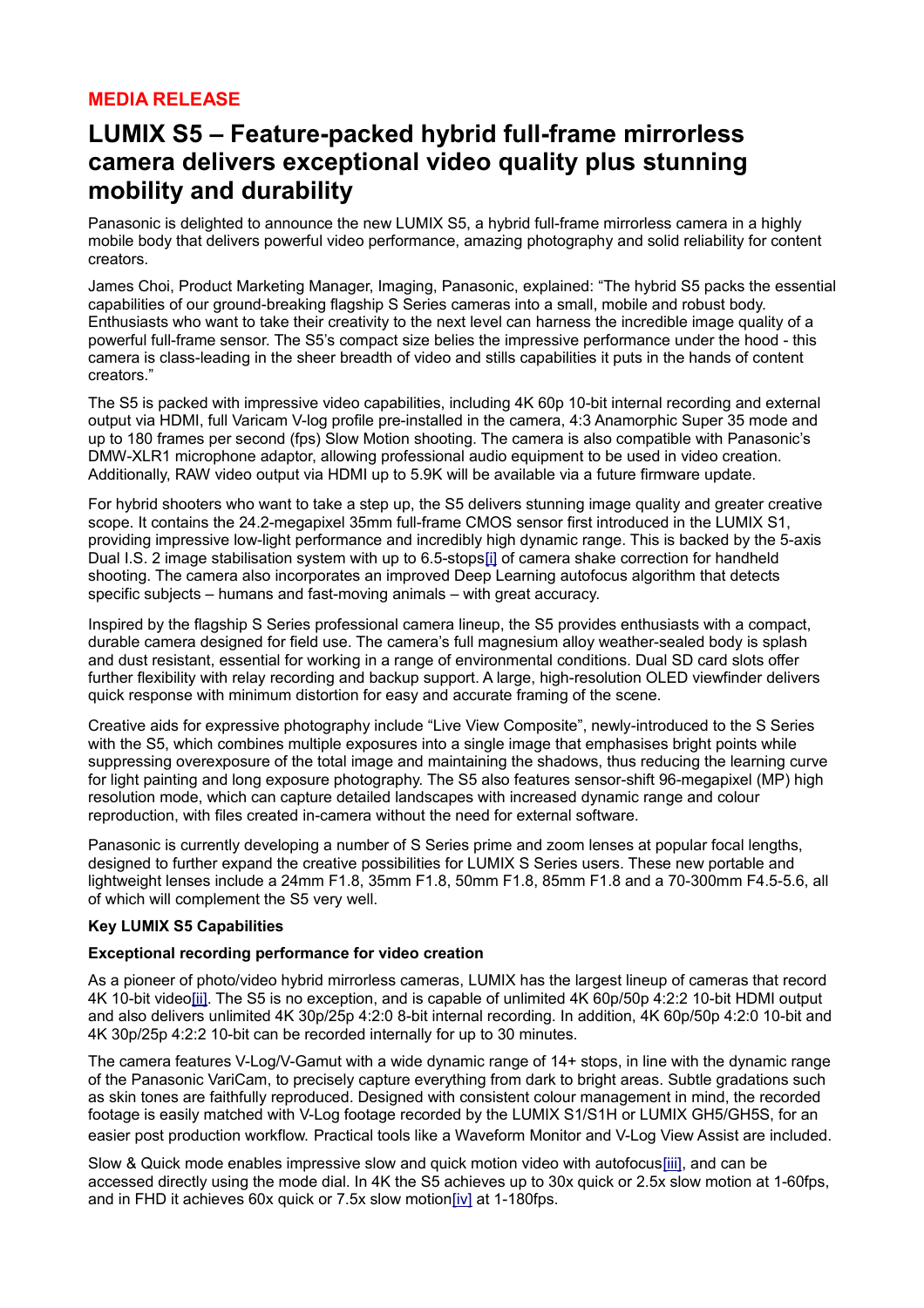## **Stunning image quality**

The S5 has a 24.2-megapixel full-frame CMOS sensor (35.6 mm x 23.8mm) with Dual Native ISO technology. The sensor can leverage a dual-base ISO setting, resulting in minimised noise and outstanding image quality from low to high sensitivity. Dual Native ISO provides a greater variety of artistic choices, with the ability to use less light if desired. The S5's Dual Native ISOs are 640 and 4000[\[v\]](https://mail.google.com/mail/u/0/#m_7980300299731745474__edn5) in V-Log. This feature teams up with the Venus Engine processor to deliver a maximum ISO of up to 51200.

With the new Live View Composite function, the camera releases the shutter at designated exposure intervals and produces a single picture combining all the areas of high luminosity such as lights, stars or fireworks. The photographer can monitor this in Live View.

Panasonic's 5-Axis Dual I.S. 2 offers excellent stability in a range of situations. A high-precision gyrosensor joins the Dual I.S. system of 5-axis in-body stabilisation and 2-axis optical stabilisation in selected lenses for highly accurate shake detection and compensation. This makes it possible to use up to 6.5 stops[\[vi\]](https://mail.google.com/mail/u/0/#m_7980300299731745474__edn6) slower shutter speed in both photo and video. Incredibly stable performance can be achieved when shooting handheld at much slower shutter speeds and lower ISO values, reducing the need to carry a tripod or gimbal.

The 96MP High Resolution mode creates highly detailed images that can be turned into enormous prints or used in commercial imagery. Using sensor shift technology, it captures and combines eight consecutive images in-camera for outstanding results achieved when shooting handheld colours of natural landscapes to intricate fine arts, and can also be used when moving subjects are in the scene, by switching to the sub mode. It produces a 96MP equivalent (12,000 x 8,000-pixel) RAW and/or JPEG image.

### **High-speed, high-precision AF supported by real-time detection technology**

Panasonic has achieved high-speed AF with its advanced control technology incorporating the major devices – lens, sensor and imaging engine. The lens and sensor communicate at a maximum 480 fps. Contrast AF with DFD technology allows the S5 to achieve an ultra high-speed, high-precision AF of approximately 0.0[8\[vii\]](https://mail.google.com/mail/u/0/#m_7980300299731745474__edn7) sec. It also excels in low-light shooting, with -6E[V\[viii\]](https://mail.google.com/mail/u/0/#m_7980300299731745474__edn8) luminance detection performance in Low Light AF, thanks to the higher sensitivity and optimised tuning of the sensor.

The S5 also incorporates an improved Deep Learning autofocus algorithm that offers greater accuracy in detecting specific subjects – including humans, people's faces, and fast-moving animals. In addition to the eye, face and body, the head is also separately recognised by real-time detection technology to provide even more precise focusing. The camera keeps tracking subjects when they move quickly, turn away, tilt their head or move far away from the camera. Also, improvements to DFD technology have enhanced AFC, which allows the camera to keep tracking small or fast-moving subjects and capture them in crisp focus.

#### **Reliable performance plus expandability for creative freedom**

To withstand heavy field use, the S5 has a magnesium alloy full die-cast body and is splash/dust-resistan[t\[ix\].](https://mail.google.com/mail/u/0/#m_7980300299731745474__edn9) With an optimum layout of heat dispersion components, heat is effectively transferred externally, which results in stable, continuous video recording for an extended time.

The large OLED LVF (Live View Finder) has a magnification ratio of approx. 0.74x, 2,360K-dot high resolution and a minimum time lag of less than 0.005 sec. A versatile free-angle 3.0-inch LCD rear monitor (3:2 aspect, approx.1840K-dot) with touch control allows for quick changes to settings, even when the user is in front of the camera.

Other shooting assist functions include Frame Markers for checking composition during recording. A wide range of aspect ratios are supported, including those for popular social media platforms – 16:9, 4:3, 1:1, 4:5, 5:4 and 9:16. In addition, the REC Frame Indicator displays an eye-catching red frame for checking at a glance if the camera is recording or not.

The S5 has dual SD Card slots – one slot complies with the high-speed, high-capacity UHS-II (Video Class 90) and the other with UHS-I. Users can select Relay Recording, Backup Recording or Allocation Recording modes.

The camera uses a new DMW-BLK22 high-capacity battery which meets its power demands in a small form factor. The S5 battery is also backwards compatible with the GH5, GH5S and G9. The camera's battery can be recharged either via AC or USB, which is convenient if you are travelling and want to use a USB power bank. The S5 is also capable of power supply and delivery via USB-C, making it possible to continuously power the camera with a USB power source.

Content sharing with smartphones is streamlined using Bluetooth 4.2 Low Energy connection, Wi-Fi 5-GHz (IEEE802.11ac) and 2.4-GHz (IEEE 802.11b/g/n). With an always-on Bluetooth connection, a smartphone can act as the camera's remote control via the LUMIX Sync app. The settings of an S5 camera can also be